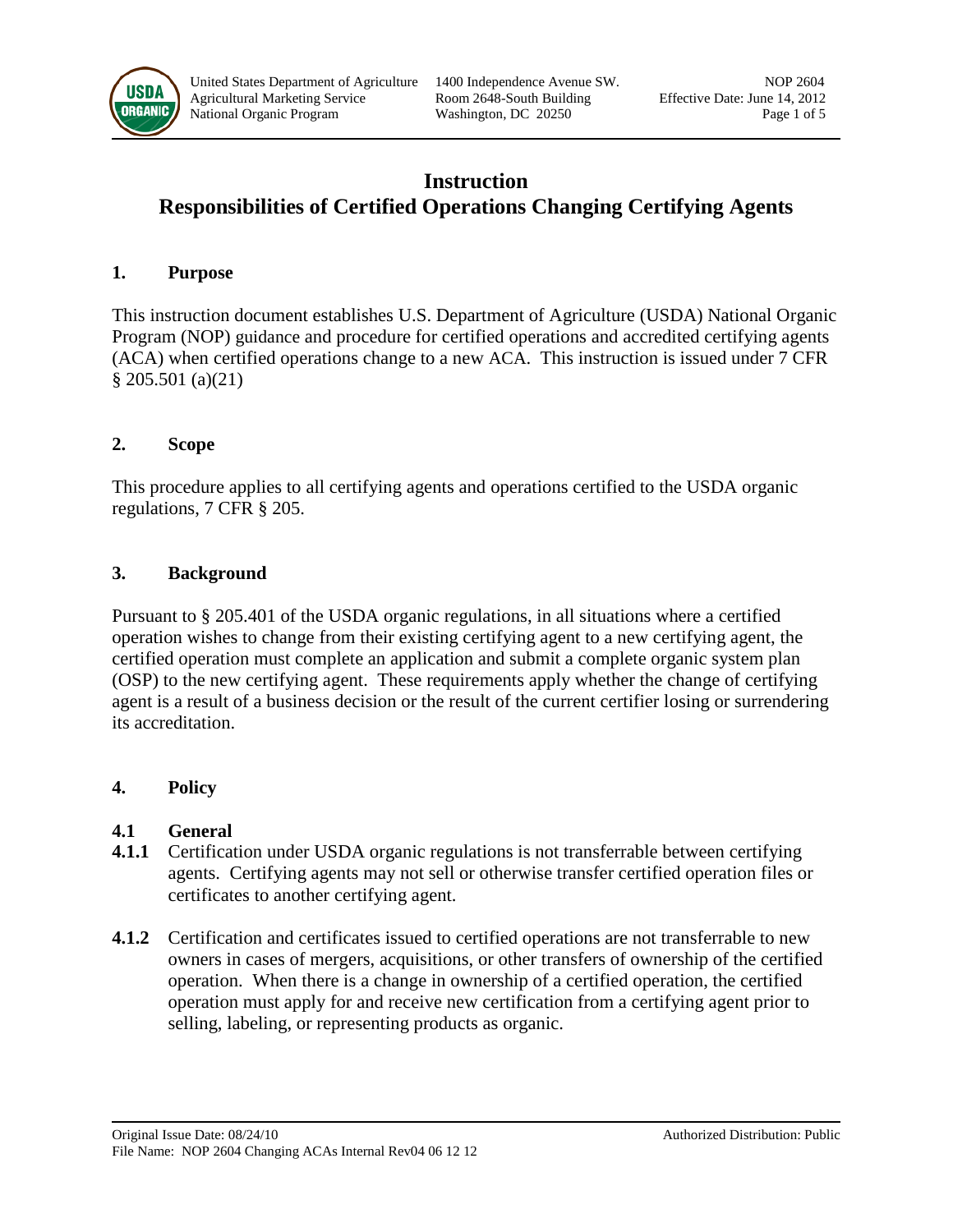

United States Department of Agriculture 1400 Independence Avenue SW. NOP 2604 Agricultural Marketing Service Room 2648-South Building Effective Date: June 14, 2012 National Organic Program Washington, DC 20250 Page 2 of 5

- **4.1.3** When a certified operation wishes to change from their existing certifying agent to a new certifying agent, the certified operation must complete an application and submit a complete organic system plan (OSP) to the new certifying agent.
- **4.1.4** Prior to granting certification, the new certifying agent must conduct an NOP compliance review of the certified operation's OSP and a full on-site inspection to verify compliance with the USDA organic regulations.
- **4.1.5** When changing certifying agents, the certified operation must either maintain the prior certification according to the USDA organic regulations or surrender their prior certification in writing. Certified operations that are changing certifying agents and intend to continue to produce or sell products as organic must maintain their current certification until they have been granted certification by the new certifying agent.
- **4.1.6** If a certified operation applies for certification with a new certifying agent but does not maintain or surrender its prior certification, then the operation may be issued a notice of noncompliance or proposed suspension or revocation, also known as an adverse action notice, by its previous certifying agent. In such a case, the certified operation is still bound by the notice of noncompliance or proposed adverse actions of the prior certifying agent.
- **4.1.7** If the prior certifying agent issues a notice of suspension or revocation for any noncompliance to the USDA organic regulations, the certified operation must immediately cease the sale, labeling, and representation of products as organic. Reinstatement of suspended operations is granted by the USDA pursuant to §205.662(f)(1). Revoked operations are ineligible to receive certification for a period of 5 years pursuant to §205.662(f)(2),
- **4.1.8** Certified operations that do not maintain current organic certification status may be issued a notice of noncompliance or proposed suspension or revocation by a certifying agent, a state organic program or the USDA pursuant to §§205.660 and 205.662.

# **4.2 For voluntary changes of certifying agents:**

Certified operations that change certifying agents voluntarily and have labels which identify their prior certifying agent on products they produce or handle, may not use up existing supplies of labels. New labels must be used immediately which identify the new certifying agent.

## **4.3 For certified operations who change certifying agents due to loss of a certifying agent's accreditation:**

**4.3.1** Operations certified by a certifying agent that goes out of business or loses its accreditation for any reason must apply for certification with another certifying agent within 60 days of the date of surrender, suspension, or revocation of accreditation of their certifying agent.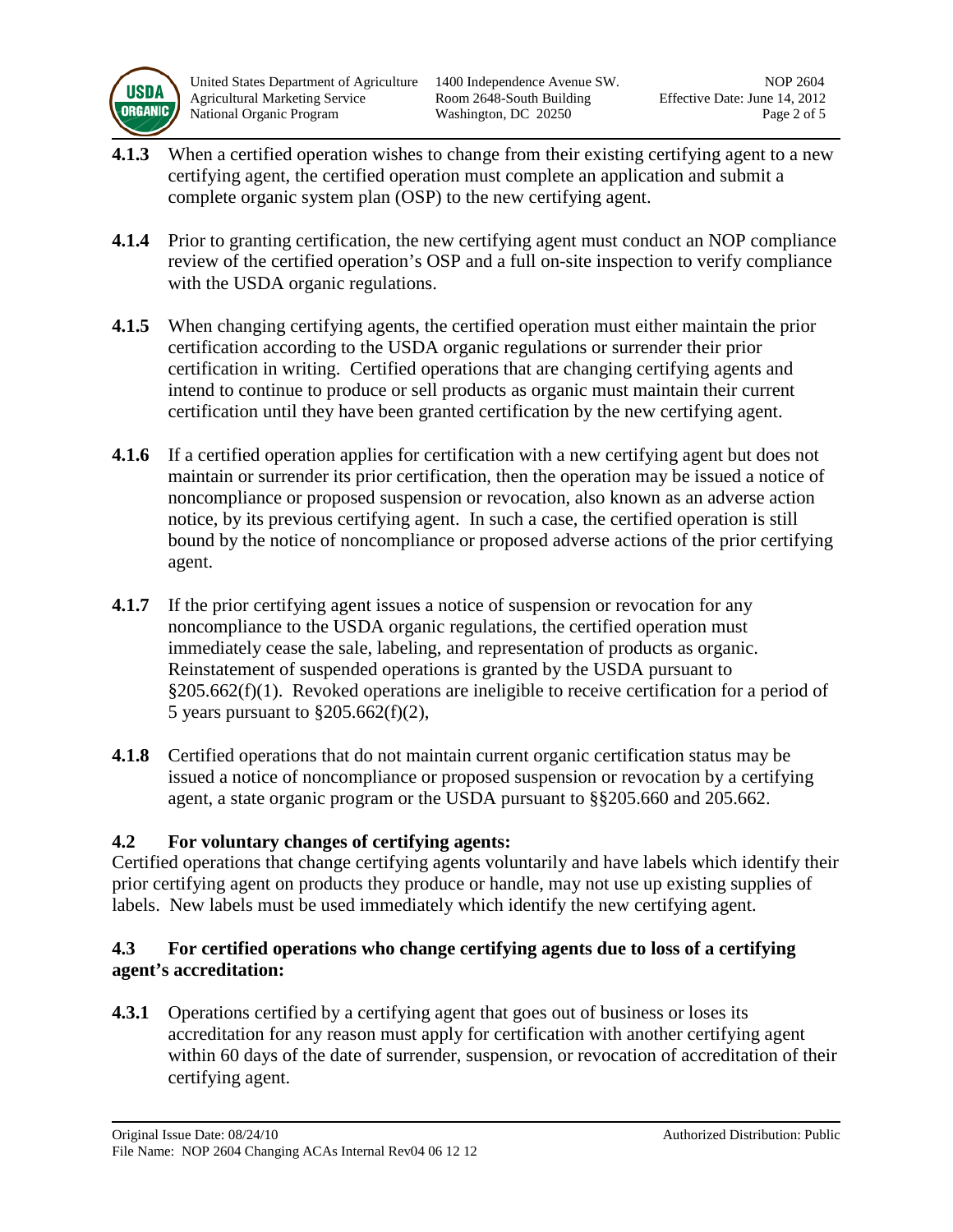

**4.3.2** If a certified operation does not find a new certifying agent within 60 days**,** the USDA may initiate proposed adverse actions for failure to maintain certification under the USDA organic regulations.

Certified operations that change certifying agents due to a certifying agent going out of business or losing its accreditation may use existing supplies of labels identifying the prior certifying agent for no more than 90 days beyond the date that the certifying agent discontinued service or lost accreditation.

**4.3.3** Certified operations that change certifying agents will be treated as new applicants by the new certifying agent. Certifying agents who receive applications for certification from a certified operation affected by the loss of accreditation of their prior certifying agent may not grant ongoing certification on the basis of prior inspections or decisions by the prior certifying agent.

# **5. Procedure**

- **5.1 To change accredited certifying agents, certified organic operations must:**
- **5.1.1** Submit an application for certification to another certifying agent as a new applicant.
- **5.1.2** Submit a complete OSP for the scope(s) of certification requested.
- **5.1.3** Pay fees to the new certifying agent according to the fee schedule approved by the USDA.
- **5.1.4** Maintain their current certification, including submitting annual updates, allowing timely inspections, and paying all required fees to the current certifying agent. In order to produce or sell products as organic, operations must maintain their current certification until the certification process for the new certifying agent is complete, and a new certificate has been issued.
- **5.1.5** Send their prior certificate and a written notice of certification surrender to their prior certifying agent, if the operation is voluntarily changing certifying agents, or to the USDA, if the operation is changing certifying agents due to a certifying agent's cessation of certification services or loss of accreditation. Operations should surrender their organic certifications only after the new certification process is complete.

# **5.2 To receive applications from operations currently or previously certified by another accredited certifying agent, the new certifying agent must:**

**5.2.1** Require the applicant to submit a complete application and OSP as a new applicant for certification.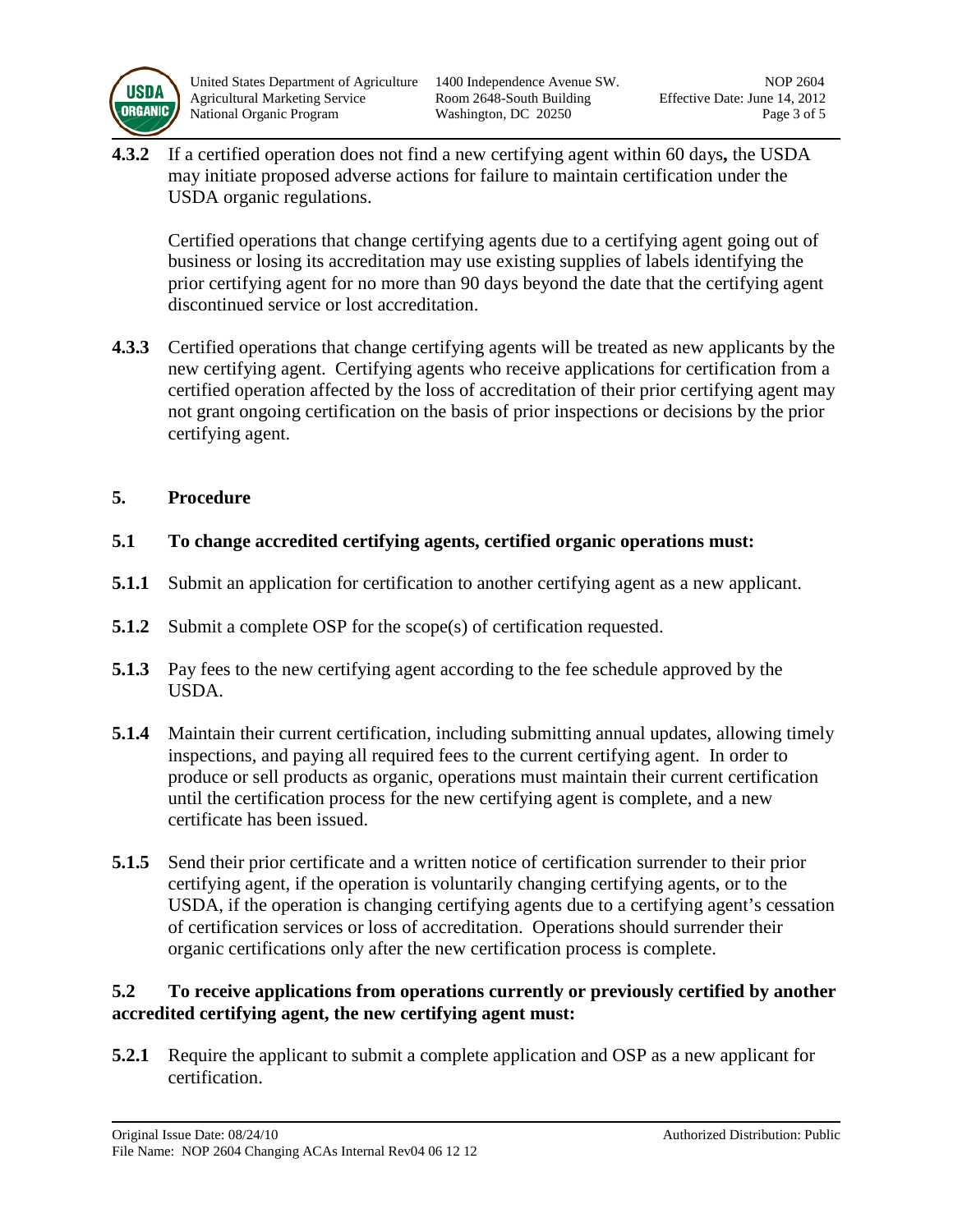

United States Department of Agriculture 1400 Independence Avenue SW. NOP 2604 Agricultural Marketing Service Room 2648-South Building Effective Date: June 14, 2012 National Organic Program Washington, DC 20250 Page 4 of 5

- **5.2.2** Request information regarding current certification status, including any outstanding notices of noncompliance, proposed adverse actions, or adverse actions. Certification may not proceed until outstanding noncompliances, proposed adverse actions and adverse actions are resolved. If an operation is suspended, then eligibility for reinstatement must have been issued from the USDA.
- **5.2.3** Notify the applicant of their obligation to maintain their current certification throughout the new certification process in order to sell, label or represent products as organic during the process of changing to the new certifying agent.
- **5.2.4** Charge fees as approved by the USDA.
- **5.2.5** Conduct a complete review of the application and OSP for compliance with the USDA organic regulations.

**5.2.6** Schedule and conduct an on-site inspection pursuant to § 205.403. An inspection is required prior to the issuance of a new certificate.

- **5.2.7** Issue a new certificate only after the applicant is determined to be in compliance with the USDA organic regulations.
- **5.2.8** Prohibit the new client from using labels which do not correctly identify the certifying agent of the finished product beyond the tolerances allowed in this instruction.

## **6. Records**

- **6.1** Certifying agents will maintain records according to § 205.510(b).
- **6.2** Certified operations will maintain records according to § 205.400(d).

#### **7. References**

## **USDA organic regulations (as amended to date)**

7 CFR § 205.205 Subpart E – Certification 7 CFR § 205.205 Subpart F – Accreditation

7 CFR § 205.400 General Requirements for certification…. (d) Maintain all records applicable to the organic operation for not less than 5 years…

7 CFR § 205.401 Application for certification.

7 CFR § 205.403 On-site inspections.